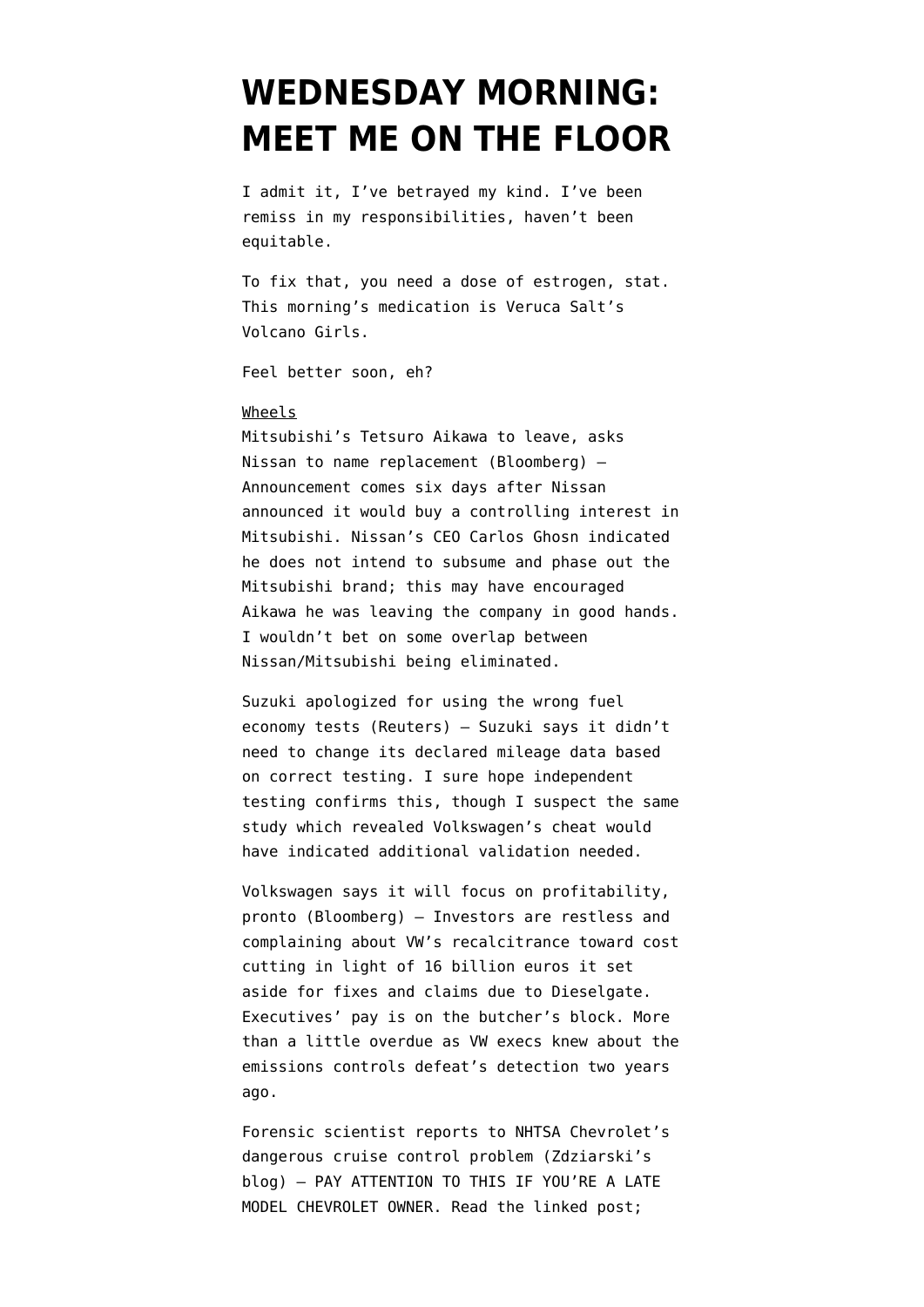Chevrolet's response is deplorable, asking drivers to modify behavior rather than supply/fix product to work as documented and sold.

## The (Fossil Fuel) Business

[Goldman Sachs downgrades stocks to neutral while](http://www.bloomberg.com/news/articles/2016-05-18/goldman-sachs-downgrades-global-equities-recommends-cash) [going bullish on oil](http://www.bloomberg.com/news/articles/2016-05-18/goldman-sachs-downgrades-global-equities-recommends-cash) (Bloomberg) — I like the subhead on this article: "Too many things to worry about." ~*LOL*~ Excess valuation, lower growth, "a wall of stock market worries" encouraged the bear move. Things not explicitly mentioned: the U.S. and Australian elections and Brexit referendum outcome.

But[…bullishness on oil out of whack](http://www.marketwatch.com/story/dont-believe-the-bullish-goldman-headlines-on-oil-2016-05-17) (MarketWatch) — Another LOL-ish subhead today: "The fine print shows Goldman analysts believe oil will struggle to easily top \$50." So GS is telling its clients to reduce excess oil holdings while conditioning overall market to firm up what's in their clients' portfolios? ~*smh*~ Just as above, not mentioned in this take are any elections/referendums.

Note, too, that neither of these reports mentions Iran.

[Anadarko Petroleum downgraded to neutral by](http://www.tradecalls.org/2016/05/credit-suisse-downgrades-anadarko-petroleum-corporation-to-neutral-38654/) [Credit Suisse](http://www.tradecalls.org/2016/05/credit-suisse-downgrades-anadarko-petroleum-corporation-to-neutral-38654/) (Trade Calls) — You want another confusing take on fossil fuels? Read this article. Supports MarketWatch's calling out GS on oil, though Anadarko also includes natural gas.

[Total SA's CEO Pouyanne pooh-poohs France's ban](http://www.bloomberg.com/news/articles/2016-05-18/total-ceo-says-royal-s-proposed-shale-gas-ban-isn-t-workable) [on shale gas](http://www.bloomberg.com/news/articles/2016-05-18/total-ceo-says-royal-s-proposed-shale-gas-ban-isn-t-workable) (Bloomberg) — Man, this dude is as arrogant as [his predecessor](https://en.wikipedia.org/wiki/Christophe_de_Margerie). France could simply outlaw any imports without a certificate of origin, and force the industry to figure it out. Yet another article that doesn't mention Iran, which sits on one of the largest natural gas reserves in the world. Pouyanne's predecessor was cozy with Iran, too. So why all the attitude about North American shale gas imports?

### Artificial Intelligence

[Hedge fund used AI to pick through Fed Reserve's](http://www.businessinsider.com/two-sigma-on-fed-minutes-2016-5) [minutes](http://www.businessinsider.com/two-sigma-on-fed-minutes-2016-5) (Business Insider) — Using AI gleaned